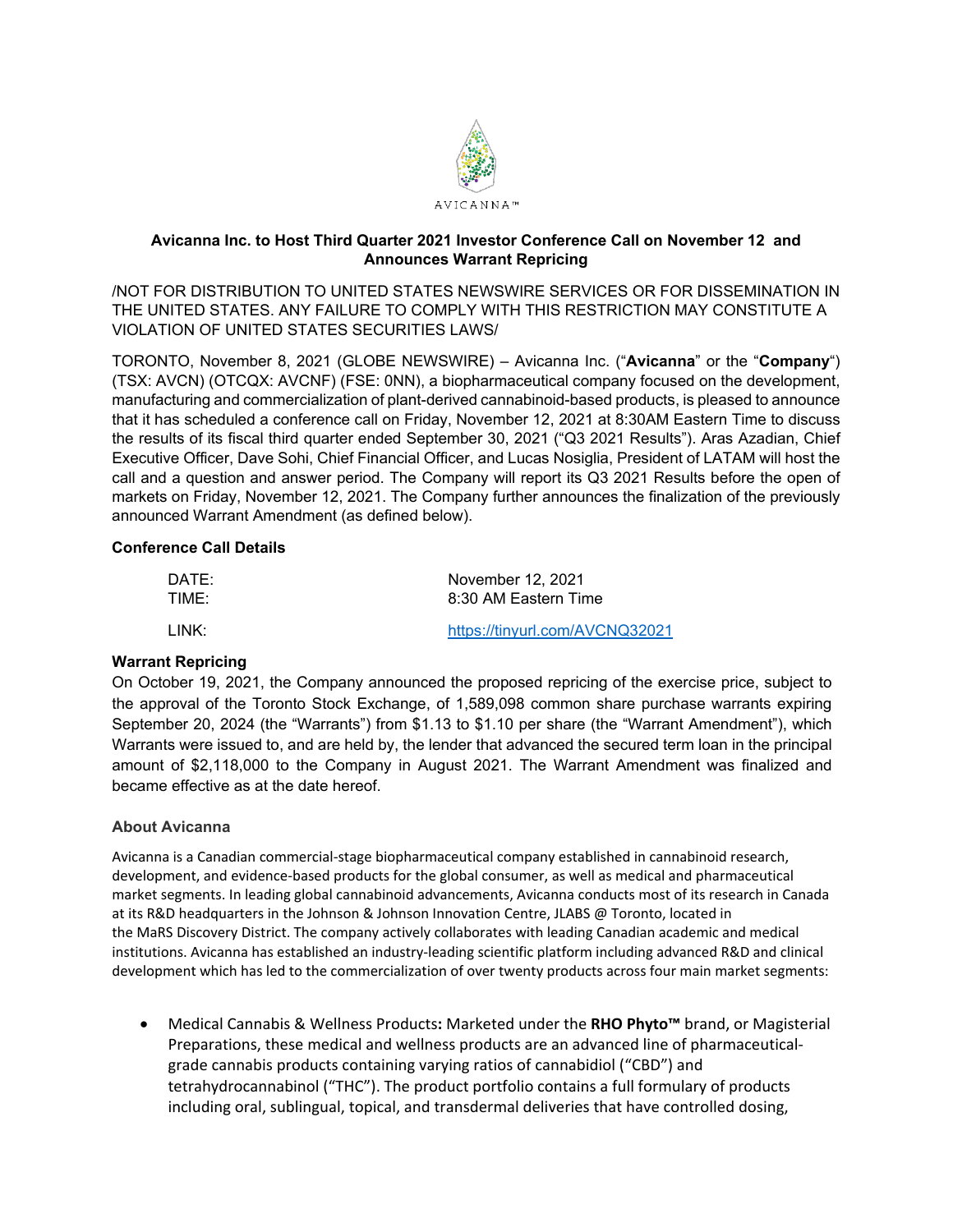enhanced absorption and stability studies supported by pre-clinical data. The advanced formulary is marketed with consumer, patient and medical community education and training. Avicanna's medical and wellness product portfolio also forms the foundation of the Company's pharmaceutical pipeline with the contribution of the formulations that form the basis of the products as well as the data generated from sales and participation of the products in real world evidence studies.

- CBD Derma-Cosmetic Products: Marketed under the **Pura H&W™ or Pura Earth**™ brands, these registered, clinically tested, dermacosmetic products include a portfolio of functional CBD topical products.
- Pharmaceutical Pipeline**:** Leveraging Avicanna's scientific platform, vertical integration, and realworld evidence, Avicanna has created a pipeline of **patent-pending drug candidates** which are indication-specific and in various stages of clinical development and commercialization. These cannabinoid-based drug candidates provide solutions for unmet medical needs in the areas of dermatology, chronic pain, and various neurological disorders. Avicanna's first pharmaceutical preparation (Trunerox) is in drug registration stage in South America.
- Cannabis Raw Materials, Seeds, and Bulk Formulations**:** Marketed under the **Aureus™** brand, the Company's raw material business has successfully completed sales to 11 countries. Aureus offers cannabis dried flower, standardized seeds, full spectrum extracts, and cannabinoid distillates, and isolated cannabinoids (CBD, THC, cannabigerol ("CBG") and other rare cannabinoids), and bulk formulations derived from hemp and cannabis cultivars through its sustainable, economical, and industrial-scale subsidiaries based in Colombia. Majority of the Aureus products are produced at SMGH, the company's majority- owned subsidiary which is also Good Agricultural and Collection Practices ("GACP") and USDA organic certified.

# SOURCE Avicanna Inc.

### **Stay Connected**

For more information about Avicanna, visit www.avicanna.com, call 1-647-243-5283, or contact Ivana Maric by email at [info@avicanna.com.](mailto:info@avicanna.com)

The Company posts updates through videos from the official company YouTube channel [https://www.youtube.com/channel/UCFXPBGdKSxOUOf\\_VZoSFSUA.](https://www.youtube.com/channel/UCFXPBGdKSxOUOf_VZoSFSUA)

### *Cautionary Note Regarding Forward-Looking Information and Statements*

*This news release includes statements containing certain "forward-looking information" within the meaning of applicable securities law ("forward-looking statements"). Forward-looking statements are frequently characterized by words such as "plan", "continue", "expect", "project", "intend", "believe", "anticipate", "estimate", "may", "will", "potential", "proposed" and other similar words, or statements that certain events or conditions "may" or "will" occur. These forward-looking statements are only predictions. Various assumptions were used in drawing the conclusions or making the projections contained in the forwardlooking statements throughout this news release. Forward-looking statements are based on the opinions, estimates and assumptions of management in light of management's experience and perception of historical trends, current conditions and expected developments at the date the statements are made, such as current and future market conditions, the current and future regulatory environment and future approvals and permits. Forward-looking statements are subject to a variety of risks, uncertainties and other factors that management believes to be relevant and reasonable in the circumstances could cause actual events,*